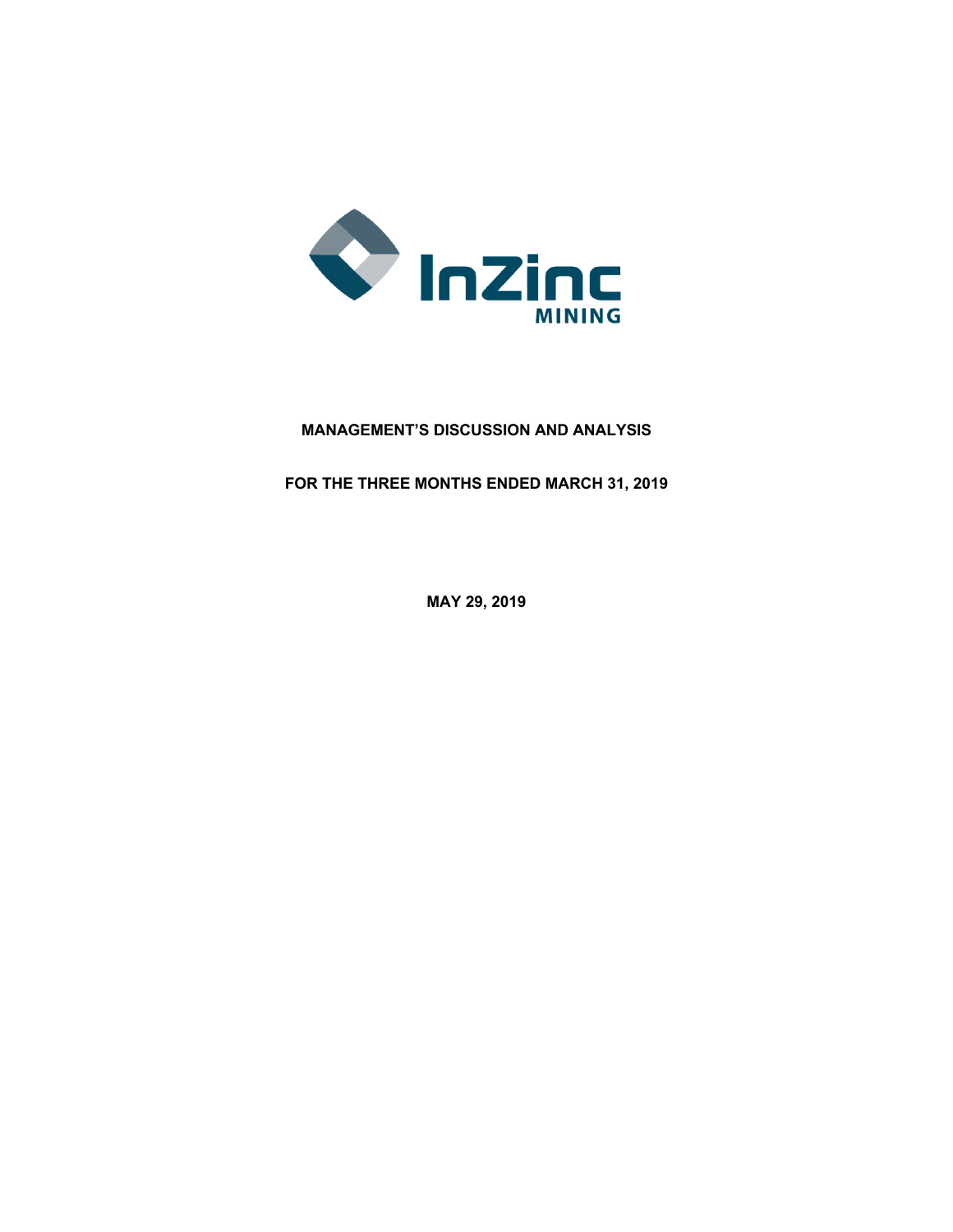## **Description of Management Discussion and Analysis**

The purpose of this Management's Discussion and Analysis ("MD&A") is to explain management's point of view regarding the past performance and future outlook of InZinc Mining Ltd. (the "Company"). This report also provides information to improve the reader's understanding of the condensed interim consolidated financial statements and related notes for the three months ended March 31, 2019 and 2018 as well as important trends and risks affecting the Company's financial performance, and should therefore be read in conjunction with the audited consolidated financial statements of the Company for the year ended December 31, 2018. Those financial statements are prepared in accordance with International Financial Reporting Standards ("IFRS") as issued by the International Accounting Standards Board. All amounts in the financial statements and in this discussion and analysis are expressed in Canadian dollars, unless otherwise indicated. The following discussion is dated and current as of May 29, 2019. This MD&A contains forward-looking information and statements which are based on the conclusions of management. The forward-looking information and statements are only made as of the date of this MD&A.

The Company's certifying officers, based on their knowledge, having exercised reasonable diligence, are also responsible to ensure that these filings do not contain any untrue statement of a material fact or omit to state a material fact required to be stated or that is necessary to make a statement not misleading in light of the circumstances under which it was made, with respect to the period covered by these filings, and these financial statements together with the other financial information included in these filings. The Board of Directors' approves the Financial Statements and MD&A and ensures that management has discharged its financial responsibilities. The Board's review is accomplished principally through the Audit Committee, which meets periodically to review all financial reports, prior to filing.

All amounts are stated in Canadian dollars unless otherwise indicated. Additional information on the Company is available on SEDAR and at the Company's website, www.inzincmining.com.

#### **Forward-Looking Statements**

Certain disclosures contained in this MD&A may constitute forward-looking information. This is information regarding possible events, conditions or results of operations of the Company that is based upon assumptions about future economic conditions and courses of action which is inherently uncertain. All information other than statements of historical fact may be forward-looking information.

Forward-looking information is subject to a variety of risks and uncertainties which could cause actual events or results to differ from those reflected in the forward-looking statements, including, without limitation, risks and uncertainties relating to the interpretation of drill results and the estimation of mineral resources, the geology, grade and continuity of mineral deposits and the possibility that future exploration and development results will not be consistent with the Company's expectations. Some other risks and factors which could cause results to differ materially from those expressed in the forward-looking information contained in this MD&A are described under the heading "Risks and Uncertainties".

Readers are cautioned that any such listings of risks are not, and in fact cannot be, complete. Although the Company has attempted to identify important factors that could cause actual events and results to differ materially from those described in the forward-looking information, there may be other factors that cause events or results to differ from those intended, anticipated or estimated. The Company believes the expectations reflected in the forward-looking information are reasonable but no assurance can be given that these expectations will prove to be correct and readers are cautioned not to place undue reliance on forward-looking information contained in this MD&A.

The forward-looking information contained in this MD&A is provided as of the date hereof and the Company undertakes no obligation to update publicly or revise any forward-looking information, whether as a result of new information, future events or otherwise, except as otherwise required by law. All of the forward-looking information contained in this MD&A is expressly qualified by this cautionary statement.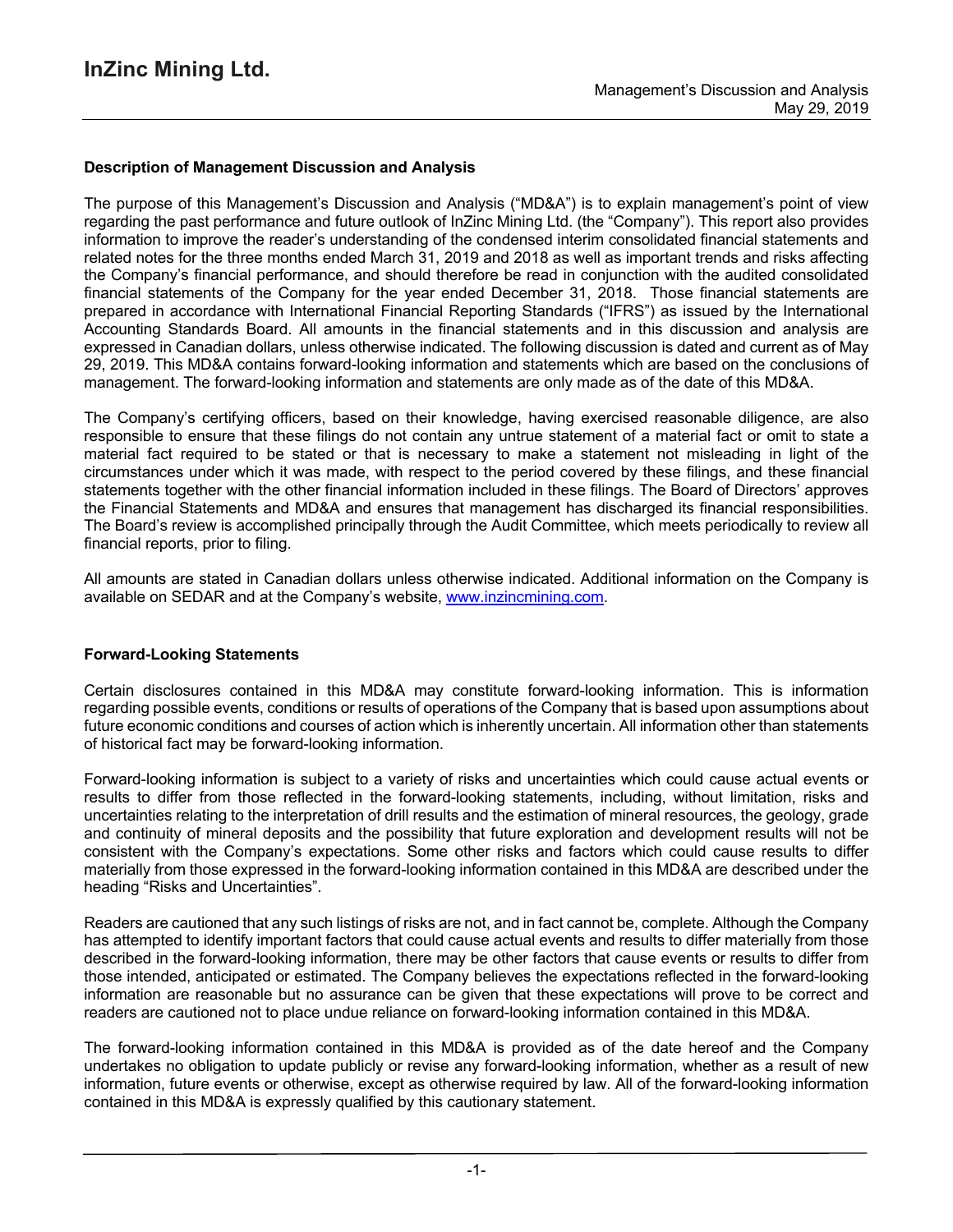## **Description of Business**

The Company is incorporated under the Canada Business Corporations Act and is listed on the TSX Venture Exchange ("TSX-V") under the trading symbol IZN. It was renamed from Lithic Resources Ltd. on February 18, 2014. The principal business of the Company is the acquisition, exploration and development of mineral properties ("exploration and evaluation assets"), either solely or through joint ventures and options.

To date the Company has not generated any revenues.

## **Discussion of Operations**

The Company currently holds three active mineral properties at varying stages of exploration and advancement. The Company's West Desert Zinc Property (100% interest) ("West Desert"), formerly known as the Crypto Zinc Property, is located in western Utah and the early stage Indy Zinc Property (100% option) ("Indy") is located in central British Columbia. Both properties are well located for potential development with proximal access to power, roads and rail infrastructure. In 2018, the Company staked 126 claims on the PX property (100% interest) ("PX"), located near West Desert. In addition to exploring its existing properties, the Company is engaged in a continuing review of other properties and projects for possible acquisition.

In 2014, the Company announced the results of a positive Preliminary Economic Assessment ("PEA") on the Company's West Desert ("WD") deposit located approximately 160 km south west of Salt Lake City, Utah. The PEA, based on conventional bulk underground mining and processing, estimated an after-tax NPV (8%) of US\$258 million and IRR of 23% over a 15-year mine life assuming base case long term metal prices (*US\$; zinc = \$1 /lb, copper =* \$3 /lb, iron = \$105 /t, indium = \$600 /kg, silver = \$21 /oz, gold = \$1,300 /oz). The 2014 PEA outlined an indicated resource of 13.0 million tonnes grading 2.16% zinc, 0.23% copper, 33 g/t indium and 48% magnetite, plus an inferred resource of 46.0 million tonnes grading 1.76% zinc, 0.22% copper, 24 g/t indium and 48% magnetite. The 2014 PEA highlighted continued exploration as an integral part of further work leading to a Prefeasibility Study at West Desert.

For additional information on the West Desert PEA please refer to the Company's press release dated April 1, 2014 and the Company's report entitled "Technical Report on the West Desert Zinc-Copper-Indium-Magnetite Project, Preliminary Economic Assessment, Juab County, Utah" at www.inzincmining.com or www.sedar.com.

Indy is located approximately 100 km southeast of the city of Prince George, the major hub for transportation and heavy industry in central BC. The property consists of approximately 11,000 hectares covering a 25 km strike of Cambrian to Mississippian aged sedimentary rock formations prospective for zinc deposits.

West Desert, Indy, and PX are at the exploration stage and have not generated any revenues. At March 31, 2019, the Company had not yet achieved profitable operations and has a deficit of \$9,117,352 (December 31, 2018 - \$9,081,557).

Since the Company's properties are at the exploration stage, it does not have operations or operating results in the conventional use of the terms. The Company's financial success will ultimately be dependent upon finding economically recoverable mineral reserves, confirmation of its interest in those reserves and its ability to obtain the necessary financing to profitably produce those reserves. Further information on the Company's properties can be found on the Company's website at www.inzincmining.com.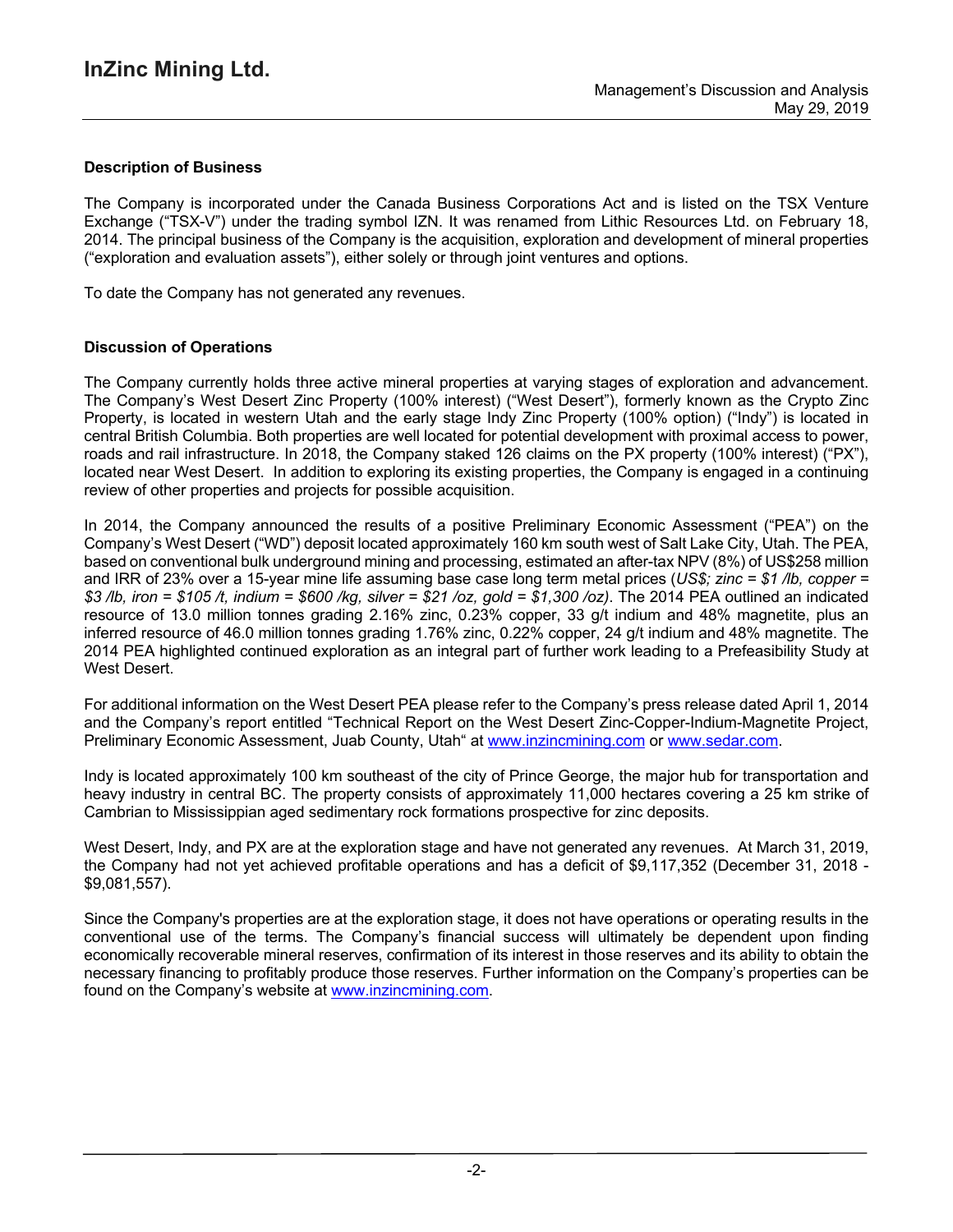## **Mineral Properties**

### West Desert

In May of 2005, the Company signed an agreement to purchase a 100% interest in the Property from EuroZinc Mining Corporation ("EuroZinc") in exchange for 1,500,000 shares and \$25,000 in cash. Certain claims comprising the Property are subject to a 1.5% net smelter returns royalty ("NSR") and a future cash payment (\$1,000,000 upon completion of financing necessary for production) currently held by Osisko Gold Royalties Ltd. (formerly Vaaldiam Mining Ltd). Since the 2005 acquisition from EuroZinc, the Company has acquired, either wholly or in part, several additional claims.

West Desert comprises 4,258 acres and is located about 160 km southwest of Salt Lake City, Utah. Early mining activity includes the historic Fish Springs Mining District from which recorded production of 2,700,000 oz of silver occurred from the late 19th century through the mid-1950's. The WD deposit was discovered in the 1960's and was originally explored for its iron potential. Drilling campaigns in the 1980's, 1990's and by the Company in 2007 - 2008 have subsequently outlined the large zinc resources currently hosted in the WD deposit. The property is crossed by a power-line, is easily accessible by road and has railheads within 90 km.

The WD deposit is a significant carbonate replacement deposit, similar in many respects to the deposits comprising the world class Bingham, Park City and Tintic mining districts located some 130 km to the east. Zinc mineralization at West Desert is concentrated in two contiguous zones, known as the Main and Deep (CRD) Zones hosted in a sequence of Cambrian to Ordovician carbonate rocks cut by a quartz monzonite intrusive of Late Eocene age. The Main zone is generally oxidized to a maximum depth of about 250 m. The general distribution of mineralization on the West Desert property shows zoning similar to that in typical porphyry/CRD systems, with an inner zone of molybdenum-rich mineralization grading outwards through copper and zinc, then lead, silver and manganese with increasing distance from the intrusive.

Various historic workings in the Fish Springs District were developed on high grade silver-lead replacement deposits controlled by structures and occur to the east of the WD deposit. Total production in the district, in which the single largest mine by far was the Utah Mine, is recorded at about 20,300 tons grading 128 ounces silver per ton (4,389 gpt) and 44% lead. High grade intercepts of silver-rich replacement style mineralization have been encountered in drilling outside of the historical mine area.

From 2006 to 2010, the Company completed geophysical surveys, metallurgical studies and over 10,000 m of diamond drilling. In September 2010 the Company completed a PEA of the West Desert project. In 2014, the Company completed a revised PEA of the West Desert project which supersedes all earlier reports.

## *Highlights of 2014 PEA*

- After-tax NPV (8%) of US\$258 million, IRR of 23% and payback of 3.7 years assuming base case long term metal prices (US\$; zinc = \$1 /b, copper = \$3 /b, iron = \$105 /t, indium = \$600 /kg, silver = \$21 /oz, *gold = \$1,300 /oz)*
- conventional bulk underground mining of sulphide resources
- 2.37 million tonnes per year mined over a 14.8-year mine life
- conventional processing to produce three clean concentrates
- zinc recoveries of 92% into a concentrate grading 55% zinc and containing high levels of indium
- copper recoveries of 74% into a concentrate grading 29% copper with payable levels of silver and gold
- average annual production of 107.9 million lbs zinc, 9.9 million lbs copper and 1.0 million tonnes iron concentrate (magnetite)
- initial and life-of-mine capex of US\$247.4 million and US\$388.9 million, respectively
- good potential for resource expansion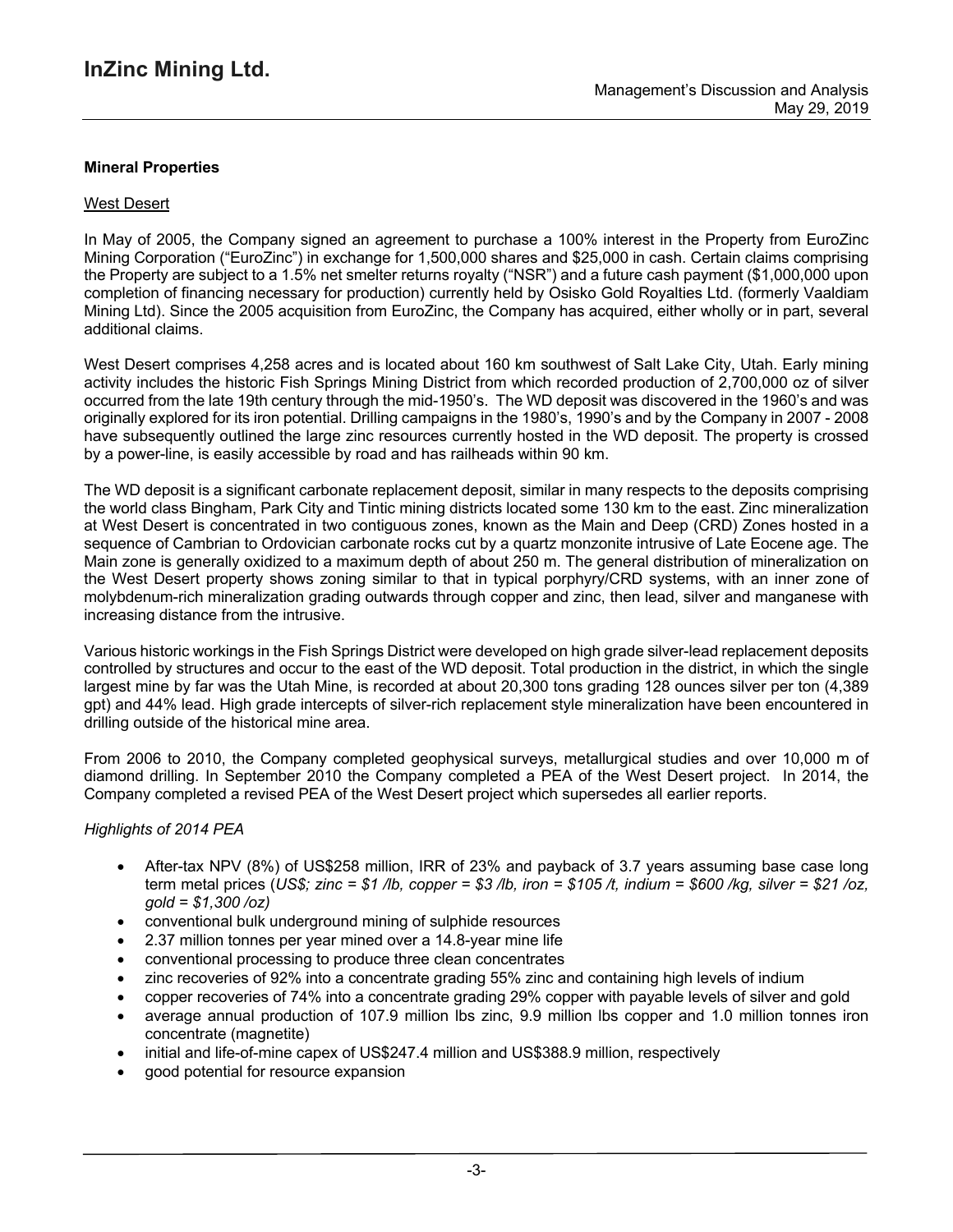### West Desert (cont'd…)

For additional information on the West Desert PEA please refer to the Company's press release dated April 1, 2014 and the Company's report entitled "Technical Report on the West Desert Zinc-Copper-Indium-Magnetite Project, Preliminary Economic Assessment, Juab County, Utah" at www.inzincmining.com or www.sedar.com.

Note: The PEA is considered preliminary in nature. It includes Inferred mineral resources that are considered too *speculative to have the economic considerations applied that would enable classification as mineral reserves. There* is no certainty that the conclusions within the PEA will be realized. Mineral resources that are not mineral reserves *do not have demonstrated economic viability.*

#### *Silver Potential*

Known silver mineralization on the property includes numerous surface occurrences and past producing mines collectively described as the historic Fish Springs Mining District. The district included several operations including the Utah Silver mine, which produced 2.7 million ounces of silver, operated from 1860 until 1950 and is centered 650 m east of the WD deposit. Silver is not currently included in the 2014 PEA resources comprising the WD deposit.

### *2018 Programs*

In April 2018, the Company commenced diamond drilling. Geophysical surveys, completed in January 2018, supported target selection and corresponding drill hole locations over the exploration area.

On June 6, 2018 and August 27, 2018, the Company reported results of the drill program. The Company completed five deep holes totaling 3,279 m which focused on exploration and expansion of the large zinc resources outlined in the West Desert PEA.

#### *Highlights of the 2018 Drill Program*

- Drill hole WD18-01, drilled west of the existing deposit, intersected a thick interval of 15.4 m of 6.3% Zn, 0.1% Cu and 67 g/t In at 340 m below surface and approximately 60 m west of the known boundary of the existing sulphide resources.
- WD18-05, drilled below WD18-01, intersected shallow, high grade sulphide mineralization over 6.8 m averaging 16.5% Zn, 0.3% Cu, 60 g/t In and 14 g/t Ag at a downhole depth of 142 m. The hole was drilled to the west of existing sulphide resources.
- WD18-02, drilled to the east of the existing resources and 400 m to the east of WD18-01, intersected multiple, narrow high grade zones including 1.5 m of 11.6% Zn, 0.1% Cu, 4 g/t In and 53 g/t Ag and established the eastward expansion potential of the CRD (Deep) zone by 175 m to the east.
- WD18-03, drilled 1.27 km to the east of WD18-01, intersected high grade silver mineralization 320 m beneath the historic Utah silver mine with a narrow intercept of 0.3 m of 1,402 g/t Ag, 1.2g/t Au and 44.5% Pb.
- WD18-04, drilled 120 m to the west of WD18-01, intersected 1.8 m of 8.6% Zn and 339 g/t In at 206.7 m downhole in a thick oxidized interval suggestive of deeper sulphide mineralization below.

The Company has received the necessary permits to complete an additional phase of drilling which is designed target the thicker higher grade western expansion potential discovered in the 2018 program.

#### *2019 Expenditure Requirements*

An estimated total of US\$34,000 is required in 2019 to keep the claims and leases comprising the West Desert property in good standing.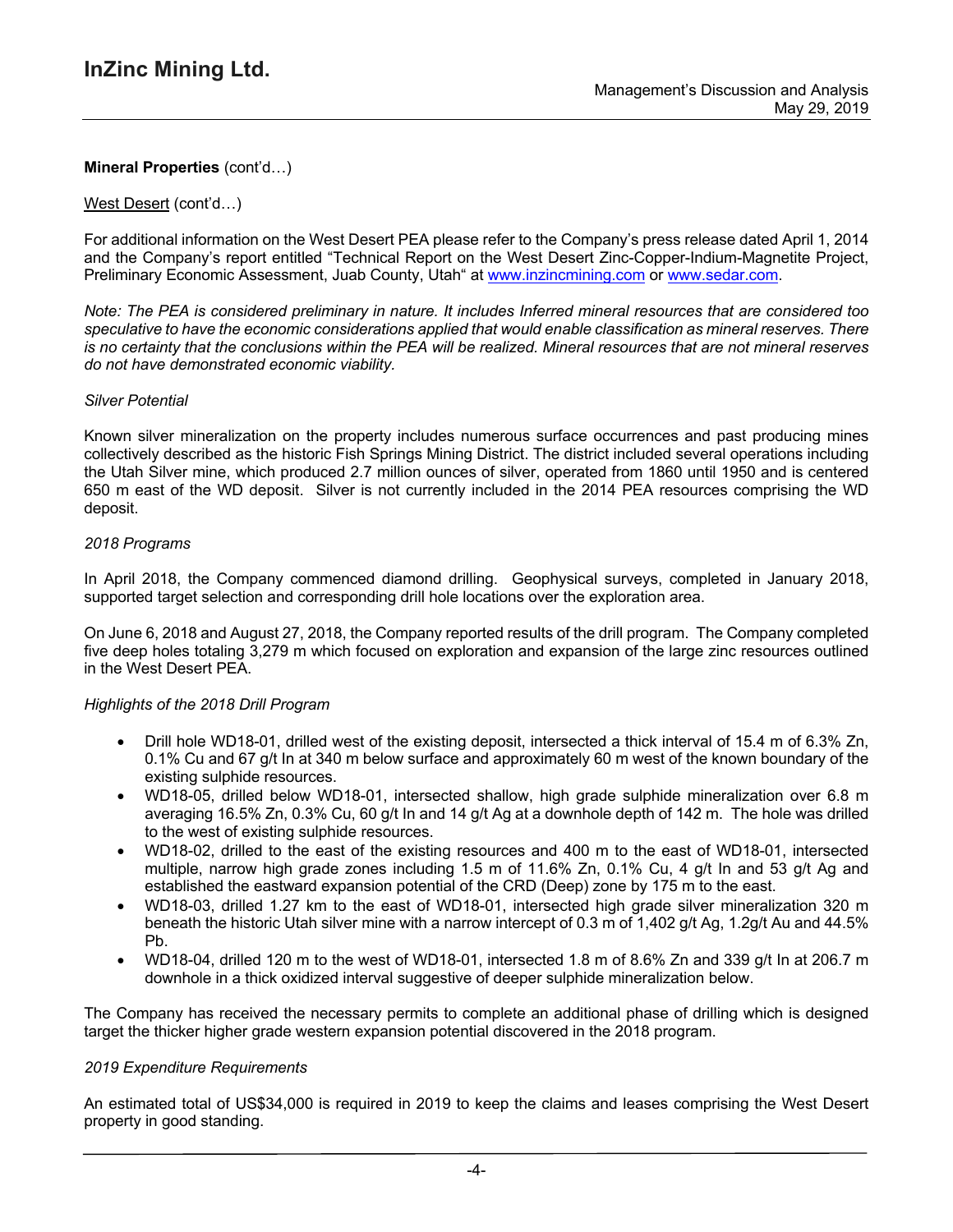**Indy** 

On January 26, 2017, the Company received TSX-V approval to enter into an option agreement to acquire a 100% interest in Indy from Pac Shield Resources Inc. ("PSR"), a private British Columbia company. Indy is located approximately 100 km southeast of the city of Prince George, British Columbia. The property is 85 km south of the CNR transcontinental railway and 65 km south of the Yellowhead highway at elevations ranging from 950 m to 1300 m. The property is accessed by well-maintained Forest Service roads.

Pursuant to the agreement with PSR, the Company has the option to earn a 100% interest over a five year period by making staged cash payments totaling \$305,000 (\$80,000 paid to date), issuing an aggregate of 2,100,000 shares (700,000 issued to date) and completing work commitments of \$2,600,000 (first and second year work commitments totalling \$275,000 have been completed). In addition, a \$500,000 cash payment and the issuance of 500,000 shares of the Company will be made to PSR if the Company files a technical report establishing a 500,000,000 pound zinc resource on the property. A further \$500,000 cash payment will be made to PSR should the Company file a technical report establishing a 750,000,000 pound zinc resource on the property. The property is subject to a 1.0% NSR held by PSR (the "PSR NSR") and a 1.5% NSR held by Kerry Curtis, a director, Chairman of the Board and former interim Chief Executive Officer of the Company, and a director and the controlling shareholder of PSR. On exercise of the option and prior to completion of a feasibility study on the property, the Company has the right to purchase the PSR NSR for \$1,500,000.

In fiscal year 2018, additional claims were acquired via staking.

Indy comprises claims (11,000 Ha) covering a 25 km continuous strike of sedimentary rock sequences spanning the Cambrian to Mississippian; a geological period known to produce most of the major western Canadian zinc deposits.

Activity in the area was first recorded by Kennco who between 1980 and 1982 completed mapping and soil geochemistry resulting in the definition of three large zinc-lead-silver geochemical anomalies over a 6.5 km trend. This was followed by four diamond drill holes on two selected geochemical targets.

In 1988, Cominco optioned the property from Kennco and completed soil geochemistry programs outlining a fourth anomaly on the property (Anomaly A). Five shallow, wide-spaced diamond drill holes drilled by Cominco in 1989 targeted a portion of a high contrast soil anomaly (Anomaly B). All five holes intersected mineralization at estimated vertical depths less than 100 m over a 450 m long trend. Drill intersections ranged from 1.5 m to 19.7 m, grading from 1.9% to 8.9% zinc, 1.0 g/t to 55.6 g/t silver and 0.04% to 2.4% lead. True widths of these intersections are not known and in some cases core recoveries were less than 50%.

Cominco returned the property to Kennco post 1991, after which only minor activities are recorded.

From June to August of 2017, the Company completed geochemical surveys, geological mapping and prospecting in the anomaly B and C areas, two of four high priority areas occurring at Indy.

# *2018 Programs*

Phase I exploration programs were completed in mid-August 2018 and included soil geochemistry and access improvement in preparation for Phase II diamond drilling.

The Company completed its first diamond drill program (1270 m in eleven drill holes) at the Indy project in late September 2018. The program focused on testing anomalous soil geochemistry with shallow drill holes located in the southern portion of Anomaly B. There is no rock outcrop exposure in this area.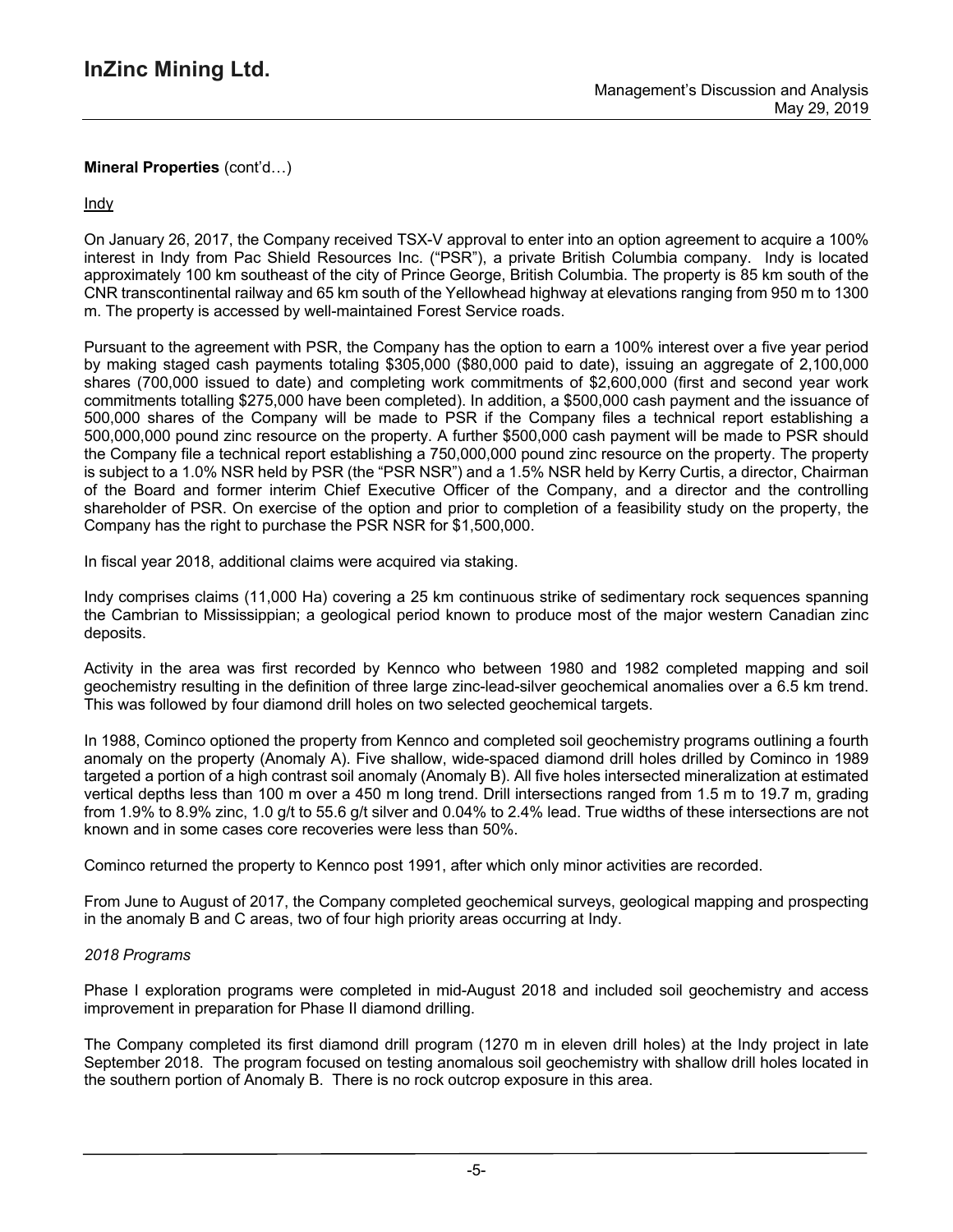Indy (cont'd…)

## *2018 Programs* (cont'd…)

In early November 2018, the company announced the discovery of shallow, high grade zinc sulphide mineralization in drill hole IB18-009 at the B-9 zone. Significant drill intersections from the 2018 drill program include:

### **B-9 Zone 2018 Drilling – Selected Highlights**

- 12.33% Zn, 2.98% Pb, 24.46 g/t Ag over 6.29 m at 60 m below surface in hole IB18-009
- 5.76% Zn, 0.48% Pb, 3.41 g/t Ag over 6.73 m at 56 m below surface in hole IB18-008
- 4.49% Zn, 1.13% Pb, 7.32 g/t Ag over 4.28 m at 27 m below surface and
- 2.24% Zn, 0.83% Pb, 5.23 g/t Ag over 5.38 m at 33 m below surface and
- 3.50% Zn, 0.66% Pb, 4.59 g/t Ag over 4.57 m at 37 m below surface in Hole IB18-002
- 9.26% Zn, 2.43% Pb, 17.98 g/t Ag over 3.05 m at 23 m below surface in hole IB18-003\*
- 3.88% Zn, 1.34% Pb, 8.90 g/t Ag over 3.99 m at 29 m below surface in hole IB18-006

Note: Drilled intersections are apparent width only. The intersections in IB18-002 are separated by lost core/no recovery. \*Low core *recoveries.*

The potential extension of the mineralization intersected at the B-9 Zone is supported by a 725 m long untested, high-contrast soil geochemical trend which extends to the west, north and south of the area currently drilled. Depth potential of the B-9 mineralization also remains to be tested.

The 2018 drill program provided key geological insights into the distinctive mineralization type, termed sedimentary exhalative (Sedex), at this relatively small area at one of the four large geochemical anomalies on the property. Sedex type zinc deposits are relatively rare, known to occur as clusters on a district scale and formed only within specific ages of sedimentary rock formations referred to as time horizons. The large and well-known deposits occur in the Yukon, northern and southern British Columbia, Australia and southern Africa. The Indy project is underlain by sedimentary formations correlated in age by the Geological Survey of Canada (Struik,1988) to the same time horizons hosting the large Sedex deposits of northern British Columbia and the Yukon.

#### *Large Exploration Targets*

To date, four large soil geochemical anomalies with an aggregate length of 4.0 km occur on the property. Preliminary drilling at the B-9 zone (a 270 m long portion of Anomaly B) indicated that soil geochemistry is a cost-effective method of targeting sub-surface mineralization. Anomalies Action, C and D remain to be drill tested by the Company.

| <b>Geochemical Anomaly</b> | Length (strike)         |
|----------------------------|-------------------------|
| Anomaly B                  | $1.5 \text{ km}$        |
| Anomaly C                  | 700 m - open            |
| Anomaly D                  | $1.0 \text{ km}$ - open |
| Action                     | 800 km - open           |

In October 2018, the Company increased its claim holdings to approximately 11,000 Ha, covering a continuous 25 km belt of the prospective strata which hosts the Indy mineralization. These contiguous claims encompass an additional zinc-in-soil geochemical anomaly, called the Action anomaly. The Action anomaly was delineated by Noranda Exploration in 1989 and consists of multiple high contrast (up to 3400 ppm) soil geochemical samples over a trend of 800 m.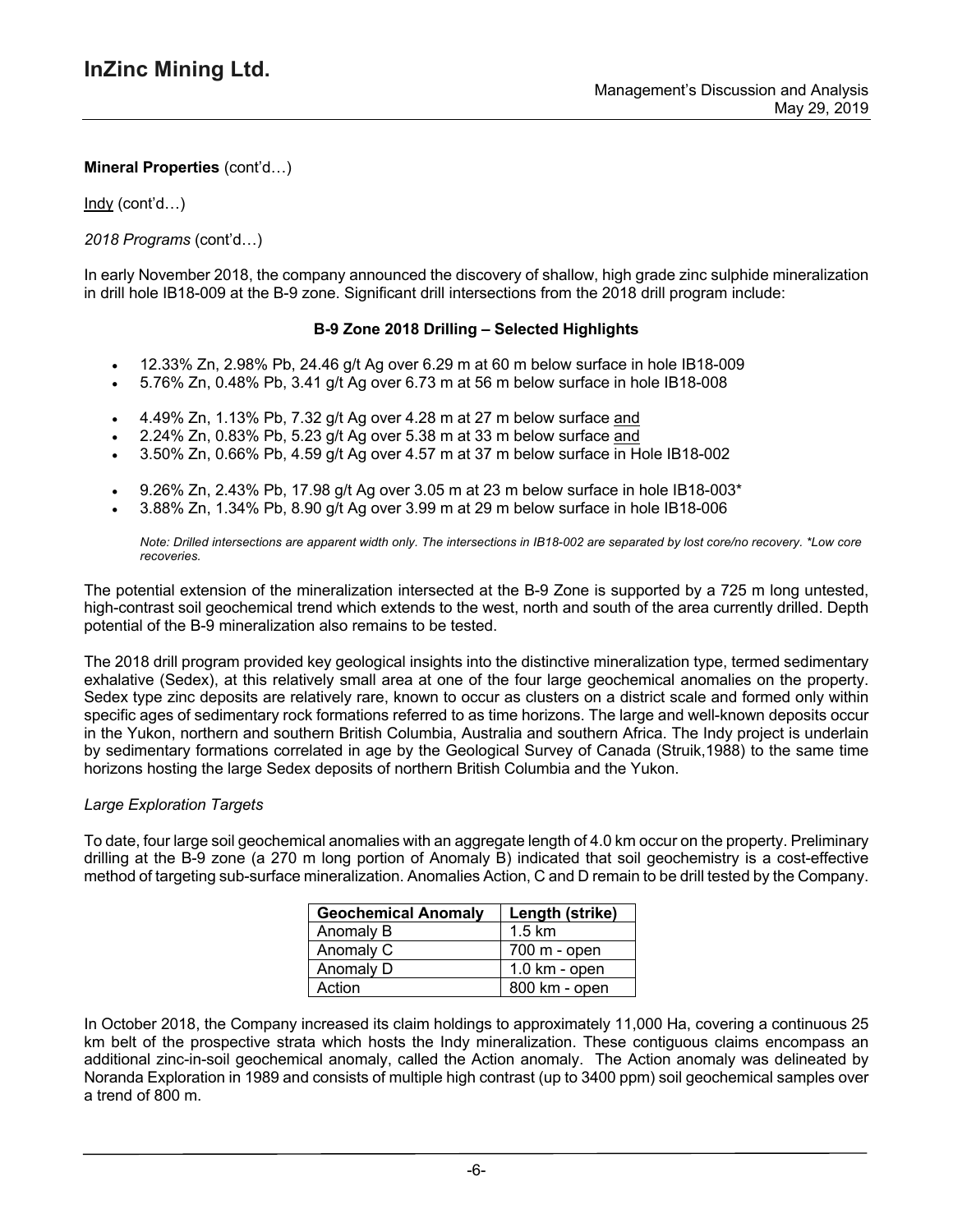Indy (cont'd…)

*2018 Programs* (cont'd…)

The Company has a 2019 exploration program planned, including extensive soil geochemical programs, commencing in June, to prioritize these large targets for further drilling.

Exploration activities are permitted and monitored under a Multi-Year Access Bond (MYAB) with the Government of British Columbia

## *2019 Expenditure Requirements*

Under the terms of the Indy option agreement, additional property expenditures of \$200,000 are required on or before January 29, 2019. These requirements have been met.

## PX

In fiscal year 2018, the Company acquired, via staking, 126 mining claims located in Utah, USA. PX is a grassroots exploration stage project.

On April 3, 2019, the Company signed a term sheet with Ash-ley Woods LLC ("Ash-ley") ("Ash-ley agreement"), a private limited liability company, for Ash-ley to earn a 35% interest in PX by completing an initial drill program.

#### *2018 Programs*

Various geochemical studies were completed in 2018 supporting the concept of a covered intrusive. In addition, an IP orientation survey was completed in late 2018.

#### *2019 Expenditure Requirements*

An estimated total of US\$20,000 is required in 2019 to keep the claims and leases comprising the PX property in good standing. Under the terms of the Ash-ley agreement, Ash-ley is responsible for paying this amount.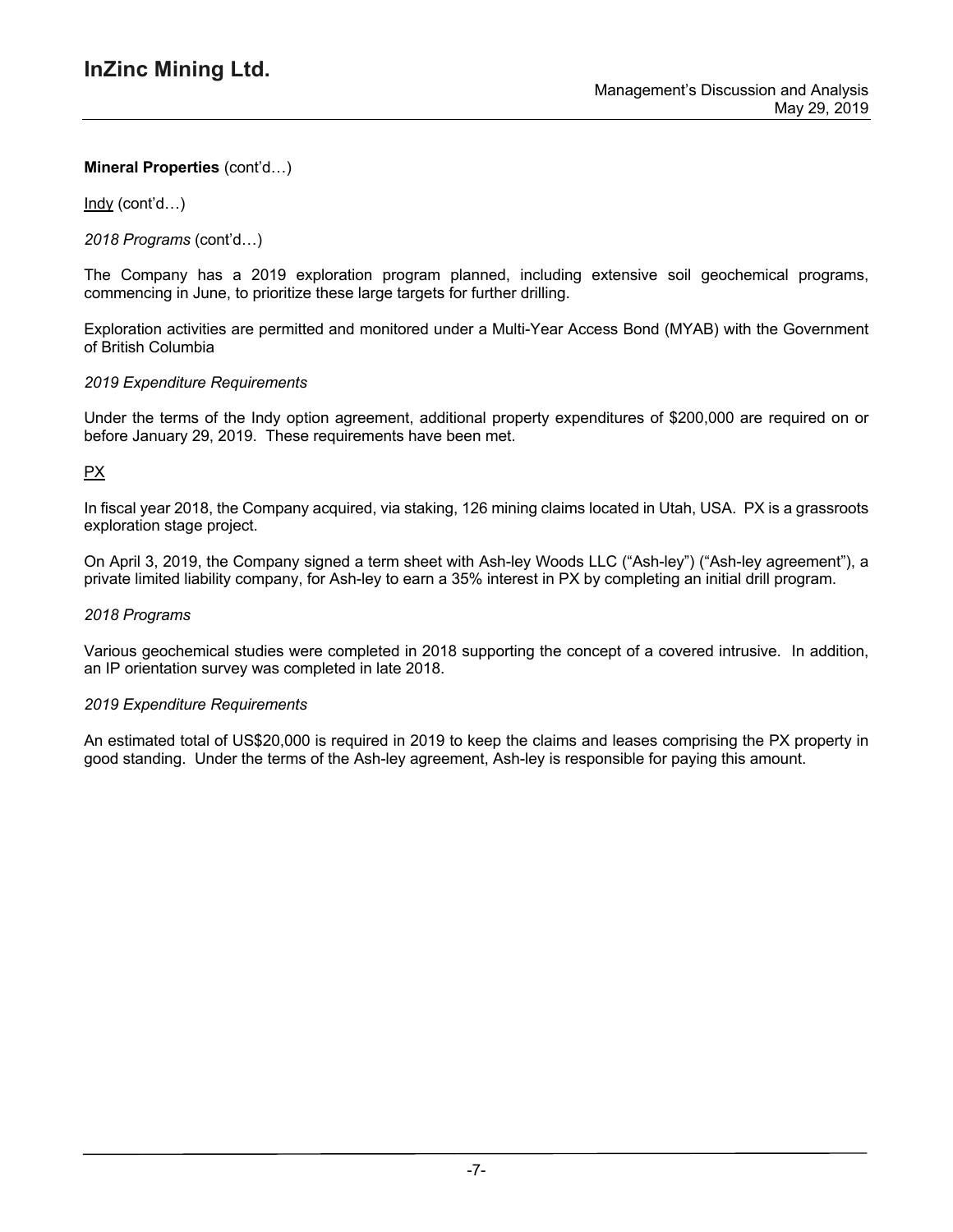## **Summary of Exploration Activities**

The following table represents expenditures incurred on the exploration and evaluation assets during the three months ended March 31, 2019:

|                                                            | <b>West Desert</b> | <b>PX</b> |                 | <b>Indy</b> |         | Total |             |
|------------------------------------------------------------|--------------------|-----------|-----------------|-------------|---------|-------|-------------|
| <b>Acquisition costs</b><br>Balance, December 31, 2018 and |                    |           |                 |             |         |       |             |
| March 31, 2019                                             | \$<br>394,127      | \$        | 35,066          | \$          | 148,763 | \$    | 577,956     |
| Deferred exploration costs<br>Balance, December 31, 2018   | 6,943,949          |           | 72,846          |             | 712,911 |       | 7,729,706   |
| Additions during the period:                               |                    |           |                 |             |         |       |             |
| Claims maintenance                                         | 665                |           |                 |             |         |       | 665         |
| Communication                                              | 389                |           |                 |             |         |       | 389         |
| Drilling                                                   |                    |           |                 |             | 18,474  |       | 18,474      |
| Equipment and supplies                                     | 2,212              |           |                 |             |         |       | 2,212       |
| Personnel                                                  | 1,595              |           |                 |             | 9,750   |       | 11,345      |
| Room and board                                             | 352                |           |                 |             | 1,500   |       | 1,852       |
|                                                            | 5,213              |           |                 |             | 29,724  |       | 34,937      |
| Balance, March 31, 2019                                    | 6,949,162          |           | $\qquad \qquad$ |             | 742,635 |       | 7,764,643   |
| <b>Total, March 31, 2019</b>                               | \$7,343,289        | S         | 107,912         |             | 891,398 |       | \$8,342,599 |

## **Selected Quarterly Information**

| <b>Quarter Ended</b> | <b>Revenue</b> |     |    |            | Loss and<br>comprehensive loss |  | <b>Net loss</b><br>per share (1) |
|----------------------|----------------|-----|----|------------|--------------------------------|--|----------------------------------|
| March 31, 2019       | S              | Nil |    | (36, 170)  | \$<br>(0.00)                   |  |                                  |
| December 31, 2018    | \$             | Nil | \$ | (111, 849) | \$<br>(0.00)                   |  |                                  |
| September 30, 2018   | \$             | Nil |    | (89,044)   | \$<br>(0.00)                   |  |                                  |
| June 30, 2018        | \$             | Nil | \$ | (117,040)  | \$<br>(0.00)                   |  |                                  |
| March 31, 2018       | \$             | Nil | \$ | (145,422)  | \$<br>(0.00)                   |  |                                  |
| December 31, 2017    | \$             | Nil | \$ | (196, 255) | \$<br>(0.00)                   |  |                                  |
| September 30, 2017   | \$             | Nil | \$ | (56,744)   | \$<br>(0.00)                   |  |                                  |
| June 30, 2017        | \$             | Nil | \$ | (229,815)  | \$<br>(0.00)                   |  |                                  |

*(1)* basic and diluted

## **Current Quarter**

The loss and comprehensive loss for the quarter ended March 31, 2019 was \$36,170 or \$0.00 per share compared with a loss of \$145,422 or \$0.00 per share during the same quarter of 2018. Sources of variability include expenditures for office and miscellaneous, property investigation costs, and share-based compensation. The following discussion should be read in conjunction with the accompanying Financial Statements and related notes for the period.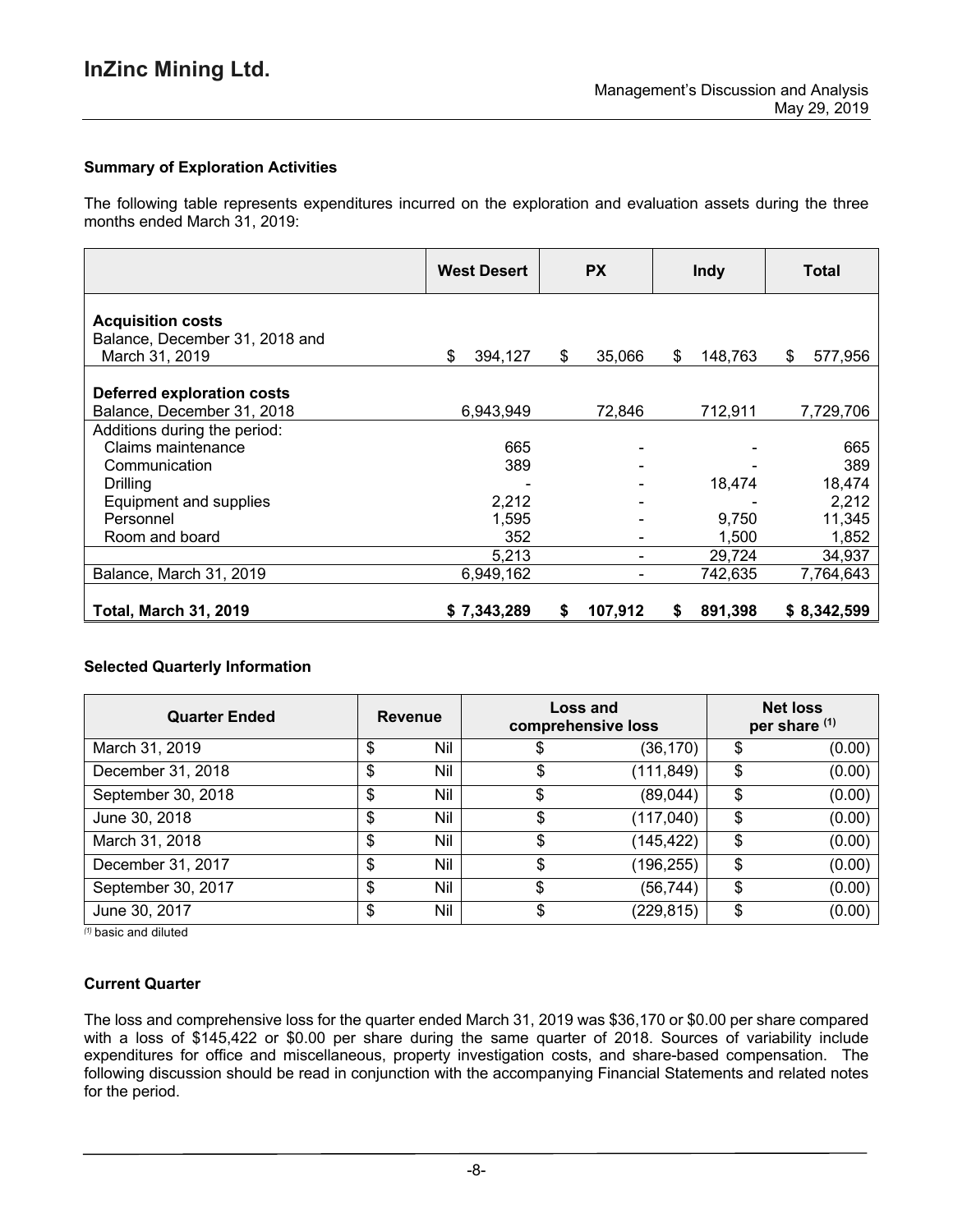# **Current Quarter** (cont'd…)

The table below explains the major changes in expenditures, for the three months ended March 31, 2019 compared with March 31, 2018.

| <b>Expense</b>                  | <b>Change in Expense</b> | <b>Explanation for Change</b>                                                                                                                                                                              |
|---------------------------------|--------------------------|------------------------------------------------------------------------------------------------------------------------------------------------------------------------------------------------------------|
| Office and<br>miscellaneous     | Decrease of \$26,662     | Decrease is due to fewer conferences being attended<br>during the current period and a result of reduced office<br>expenses in the current period as compared to the<br>prior period.                      |
| Property investigation<br>costs | Decrease of \$22,343     | Decreased is due to the Company investigating<br>additional property opportunities, resulting in the<br>acquisition of PX during the prior period and no<br>comparable activity during the current period. |
| Share-based<br>compensation     | Decrease of \$51,344     | No incentive share options were issued in the current<br>period as compared to options granted in the prior<br>period.                                                                                     |

## **Related Party Transactions**

The Company entered into the following transactions with related parties during the three months ended March 31, 2019:

Summary of key management personnel compensation:

|                                                                                                                                                                                                                                                                                                      | For the three<br>months ended<br>March 31, 2019 |   | For the three<br>months ended<br>March 31, 2018 |
|------------------------------------------------------------------------------------------------------------------------------------------------------------------------------------------------------------------------------------------------------------------------------------------------------|-------------------------------------------------|---|-------------------------------------------------|
| Office and miscellaneous (Kerry Curtis)<br>Professional fees (Steve Vanry)<br>Share-based compensation (John Murphy)<br>Share-based compensation (Kerry Curtis)<br>Share-based compensation (Louis Montpellier)<br>Share-based compensation (Steve Vanry)<br>Share-based compensation (Wayne Hubert) | \$<br>7,500                                     | S | 9,000<br>7,500<br>2,796<br>2,796<br>12,525      |
|                                                                                                                                                                                                                                                                                                      | 7.500                                           |   | 34,61                                           |

Included in rent is \$Nil (March 31, 2018 - \$1,694) paid or accrued to a company formerly related to Steve Vanry, the chief financial officer.

Included in accounts payable and accrued liabilities are amounts owing to related parties of \$2,627 (December 31, 2018 - \$2,627).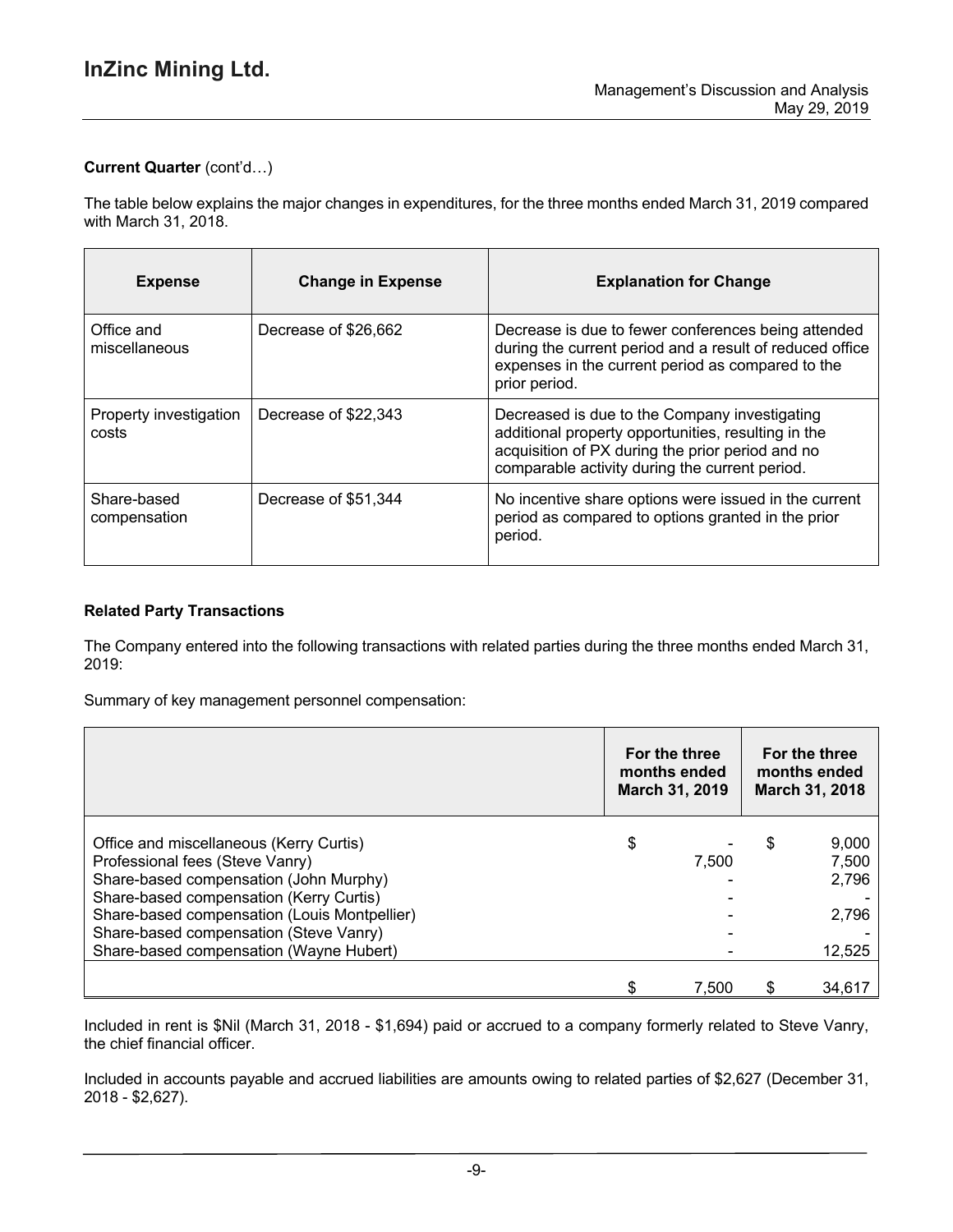## **Liquidity, Financial Position and Capital Resources**

As at March 31, 2019, the Company's liquidity and capital resources are as follows:

|                                                          | For the three<br>months ended<br>March 31, 2019 | For the three<br>months ended<br>March 31, 2018 |                                     |
|----------------------------------------------------------|-------------------------------------------------|-------------------------------------------------|-------------------------------------|
| Cash<br>Receivables<br>Prepaids<br>Marketable securities | \$<br>527,159<br>6,750<br>21,090<br>395         | \$                                              | 2,991,776<br>17,754<br>17765<br>999 |
| Total current assets                                     | 555,394                                         | \$                                              | 3,028,294                           |
| Accounts payable and accrued liabilities                 | 51,065                                          | \$                                              | 83,363                              |
| Total current liabilities                                | 51,065                                          | \$                                              | 83,363                              |
| Working capital                                          | 504,329                                         | S                                               | 2,944,931                           |

The Company had a net working capital position of \$504,329 at March 31, 2019 compared with \$2,944,931 as at March 31, 2018. As at March 31, 2019, the Company had sufficient liquidity to meet its obligations for the next twelve months.

The Company had cash on hand of \$527,159 on March 31, 2019 (2018 - \$2,991,776). The source of cash in the prior period was primarily due to the completion of a private placement that raised proceeds, net of finders and legal costs, of \$3,334,555. The primary use of cash during the period was the funding of operations of \$1,505 (2018 - \$259,795) and the acquisition and exploration of exploration and evaluation assets of \$68,956 (2018 - \$129,133). Subsequent to March 31, 2019, the Company completed a private placement for that raised proceeds, net of finder's fees, of \$258,500. The Company issued 5,500,000 units at a price of \$0.05 per unit. Each unit was comprised of one common share and one-half of one share purchase warrant, which will entitle the holder of each whole warrant to acquire an additional common share of the Company at a price of \$0.10 per common share, for a period of 24 months from the date of issue. The Company issued 330,000 finder's warrants. The finder's warrants will entitle the holder of each whole warrant to acquire an additional common share of the Company at a price of \$0.05 per common share, for a period of 24 months from the date of issue.

The Company's general and administrative costs, exclusive of any management compensation or direct business costs such as acquisitions, field work or travel, are in the range of \$250,000 annually. These maintenance costs are typical for a public company of this nature and consist of stock exchange fees, legal fees, accounting and audit fees, transfer agent fees and general office expenses such as rent, insurance, basic administrative assistance and phone. As the Company has commenced further exploration of its properties, it may have an impact on general and administrative costs.

The Company has no known mineral reserves and is not in commercial production on any of its properties and accordingly, the Company does not generate cash from operations. The Company finances exploration activities by raising capital from equity markets from time to time.

## **Proposed Transactions**

There are no proposed transactions to be reported.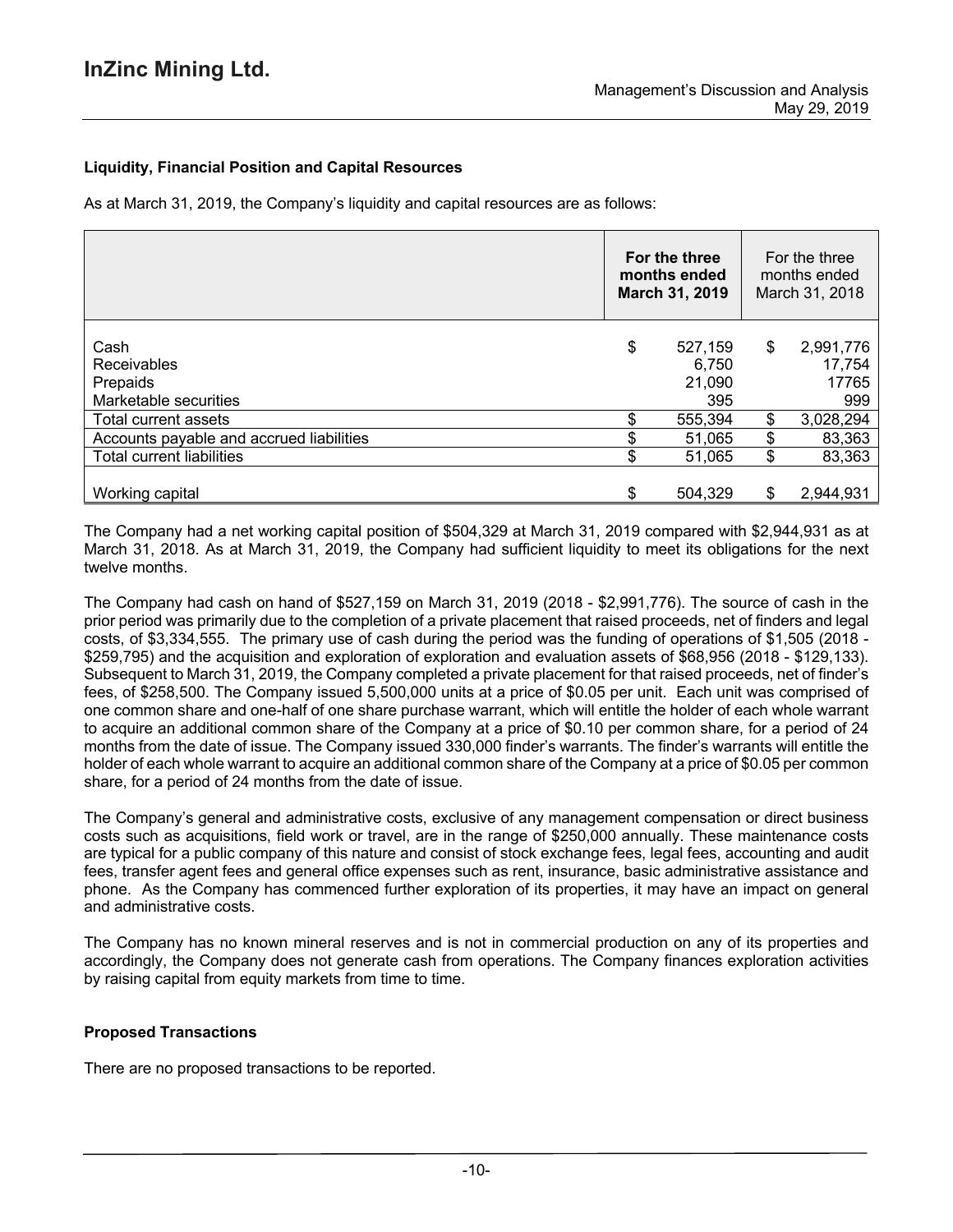### **Risks and Uncertainties**

The business and operations of the Company are subject to numerous risks, many of which are beyond the Company's control. The Company considers the risks set out below to be some of the most significant to potential investors in the Company, but not all of the risks associated with an investment in securities of the Company. If any of these risks materialize into actual events or circumstances or other possible additional risks and uncertainties of which the Company is currently unaware or which it considers to be material in relation to the Company's business actually occur, the Company's assets, liabilities, financial condition, results of operations (including future results of operations), business and business prospects, are likely to be materially and adversely affected. In such circumstances, the price of the Company's securities could decline and investors may lose all or part of their investment.

#### History of losses

The Company has incurred net losses since inception and as of March 31, 2019, had an accumulated deficit of \$9,117,352.

#### No history of dividends

Since incorporation, the Company has not paid any cash or other dividends on its common stock and does not expect to pay such dividends in the foreseeable future, as all available funds will be invested primarily to finance its mineral exploration programs. The Company will need to achieve profitability prior to any dividends being declared.

### **Dilution**

The Company does not generate any revenues and does not have sufficient financial resources to undertake by itself all of its planned expenditures. The Company has limited financial resources and has financed its operations primarily through the sale of securities such as common shares. The Company will need to continue its reliance on the sale of such securities for future financing, resulting in dilution to the Company's existing shareholders. The amount of additional funds required will depend largely on the success of the Company's exploration programs.

Further expenditures will depend on the Company's ability to obtain additional financing which may not be available under favourable terms, if at all.

#### Capital and liquidity risk

The amount of financial resources available to invest for the enhancement of shareholder value is dependent upon the size of the treasury, profitable operations, and willingness to utilize debt and issue equity. Due to the size of the Company, financial resources are limited and if the Company exceeds growth expectations or finds investment opportunities it may require debt or equity financing. There is no assurance that the Company will be able to obtain additional financial resources that may be required to successfully finance transactions or compete in its markets on favourable commercial terms.

#### Dependence on key personnel

Loss of certain members of the executive team or key operational leaders of the company could have a disruptive effect on the implementation of the Company's business strategy and the efficient running of day-to-day operations until their replacement is found. Recruiting personnel is time consuming and expensive and the competition for a professional is intense. The Company may be unable to retain its key employees or attract, assimilate, retain or train other necessary qualified employees, which may restrict its growth potential.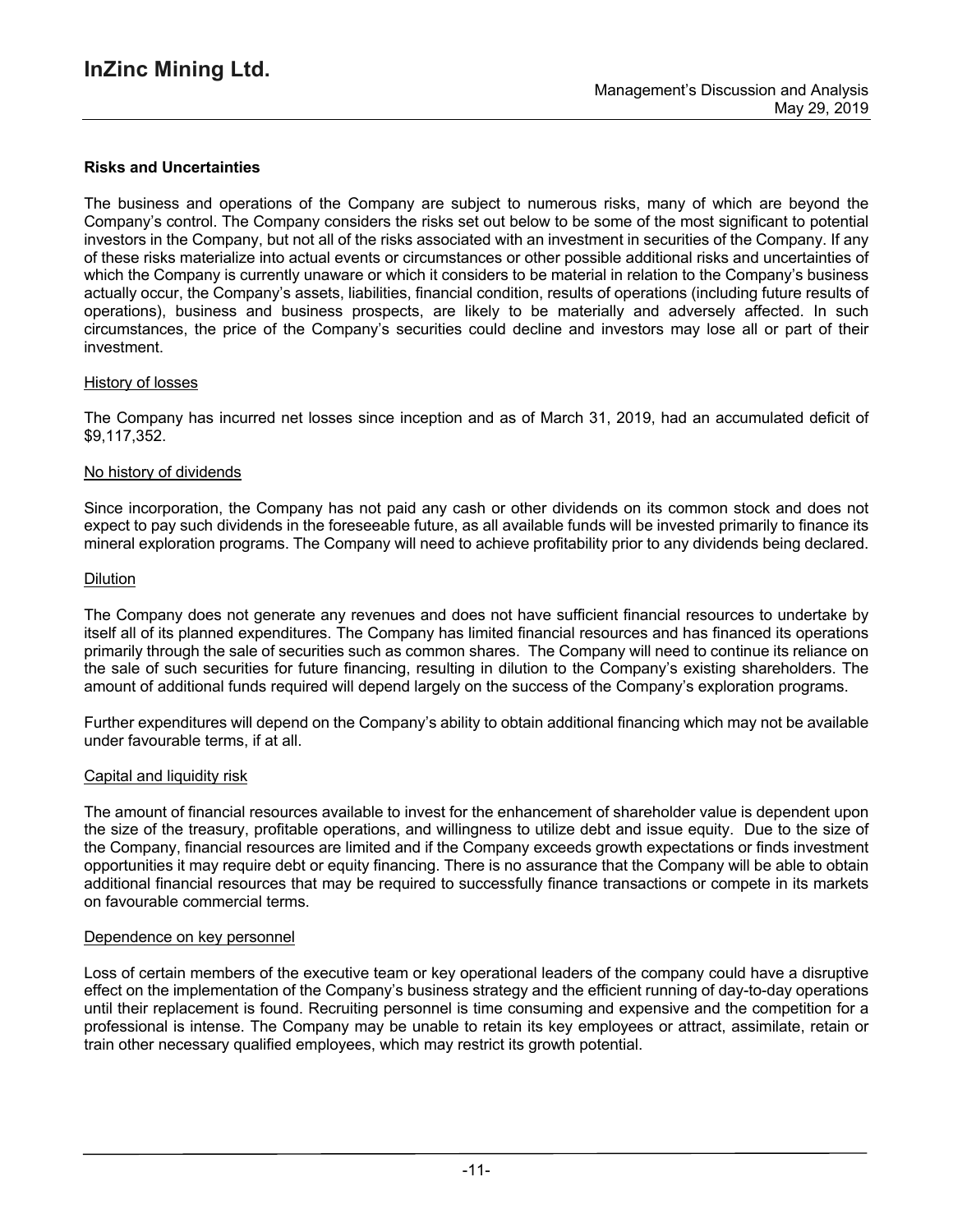## **Risks and Uncertainties (**cont'd…)

#### Mineral exploration

Mineral exploration is subject to a high degree of risk, which even a combination of experience, knowledge and careful evaluation may fail to overcome. These risks may be even greater in the Company's case given its formative stage of development. Furthermore, exploration activities are expensive and seldom result in the discovery of a commercially viable resource. There is no assurance that the Company's exploration will result in the discovery of an economically viable mineral deposit.

#### Preliminary Economic Assessments

Preliminary Economic Assessments are considered to be preliminary in nature. They include inferred mineral resources that are considered too speculative to have the economic considerations applied that would enable their classification as mineral reserves. There is no certainty that the conclusions within a Preliminary Economic Assessment will be realized. Mineral resources that are not mineral reserves do not have demonstrated economic viability.

### Management of industry risk

The Company is engaged primarily in mineral exploration and manages related industry risk issues directly. The Company's mineral exploration activities expose it to potential environmental liability risk. It is management's policy to review environmental compliance and exposure on an ongoing basis. The Company follows industry standards and specific project environmental requirements. The Company is currently in the exploration stage on its property interests and has not determined whether significant site recovery costs will be required. Management is not aware of and does not anticipate any significant environmental remediation costs or liabilities in respect of its current operations.

#### Commodity and equity prices

The Company has exposure to price risk with respect to commodity and equity prices. Equity price risk is defined as the potential adverse impact on the Company's earnings due to movements in individual equity prices or general movements in the level of the stock market. Commodity price risk is defined as the potential adverse impact on earnings and economic value due to commodity price movements and volatilities.

#### Other risks

The Company will need additional funding to complete its short and long term objectives. The ability of the Company to raise such financing in the future will depend on the prevailing market conditions, as well as the business performance of the Company. Current global financial conditions have been subject to increased volatility which has negatively impacted access to public financing. There can be no assurances that the Company will be successful in its efforts to raise additional financing on terms satisfactory to the Company. The market price of the Company's shares at any given point in time may not accurately reflect value. If adequate funds are not available or not available on acceptable terms, the Company may not be able to take advantage of opportunities, to develop new projects or to otherwise respond to competitive pressures.

The Company is dependent upon the services of key executives, including the Chief Executive Officer. Certain directors and officers of the Company also serve as directors and/or officers of other companies involved in mineral exploration and development and, consequently, there exists the possibility for such directors and officers to be in a position of conflicts of interest.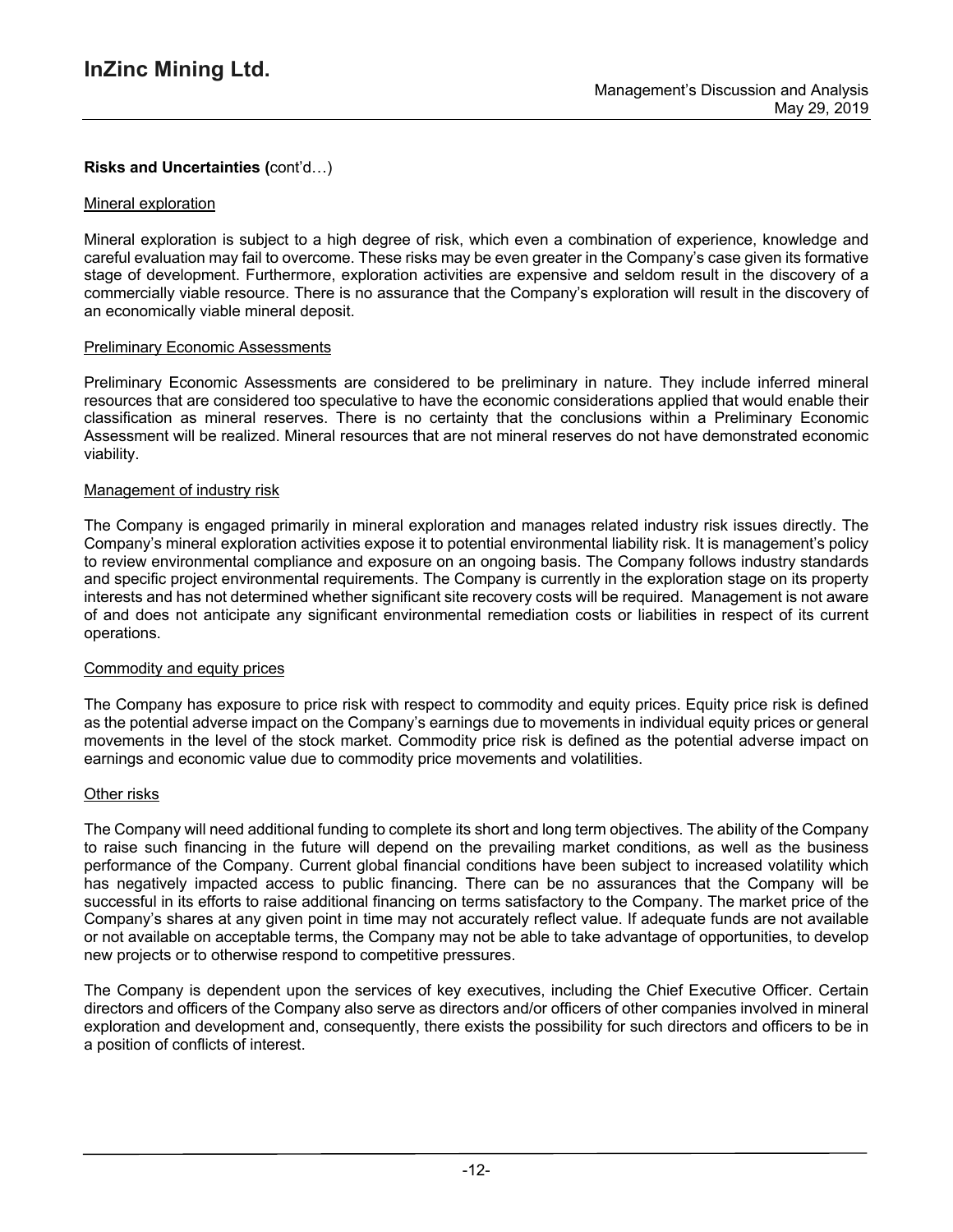### **Critical Accounting Estimates**

The preparation of these condensed interim consolidated financial statements in conformity with IFRS requires management to make certain estimates, judgments and assumptions that affect the reported amounts of assets and liabilities at the date of the condensed interim consolidated financial statements and the reported expenses during the period.

Although management uses historical experience and its best knowledge of the amount, events or actions to form the basis for judgments and estimates, actual results may differ from these estimates.

Estimates are made when applying accounting policies. The critical estimates that have the most significant effects on the amounts recognized in the condensed interim consolidated financial statements are as follows:

#### Economic recoverability and probability of future economic benefits of exploration and evaluation assets

Management has determined that exploration, evaluation, and related costs incurred which were capitalized may have future economic benefits and may be economically recoverable. Management uses several criteria in its assessments of economic recoverability and probability of future economic benefits including, geologic and other technical information, a history of conversion of mineral deposits with similar characteristics to its own properties to proven and probable mineral reserves, the quality and capacity of existing infrastructure facilities, evaluation of permitting and environmental issues and local support for the project.

#### Valuation of share-based compensation

The Company uses the Black-Scholes Option Pricing Model for valuation of share-based compensation. Option pricing models require the input of subjective assumptions including expected price volatility, interest rate, and forfeiture rate. Changes in the input assumptions can materially affect the fair value estimate and the Company's earnings and equity reserves.

#### **New Accounting Policies Adopted**

#### IFRS 16, Leases

IFRS 16 requires lessees to recognize a lease liability reflecting future lease payments and a "right-of-use asset" for virtually all lease contracts, and to record it on the statement of financial position, except with respect to lease contracts that meet limited exception criteria. There was no impact on the condensed interim consolidated financial statements as a result of adopting this standard.

#### **Off-Balance Sheet Arrangements**

The Company does not have any off-balance sheet arrangements.

#### **Financial Instruments and Risk Management**

Financial instruments measured at fair value are classified into one of three levels in the fair value hierarchy according to the relative reliability of the inputs used to estimate the fair values. The three levels of the fair value hierarchy are:

- Level 1 Unadjusted quoted prices in active markets for identical assets or liabilities;
- Level 2- Inputs other than quoted prices that are observable for the asset or liability either directly or indirectly; and
- Level 3 Inputs that are not based on observable market data.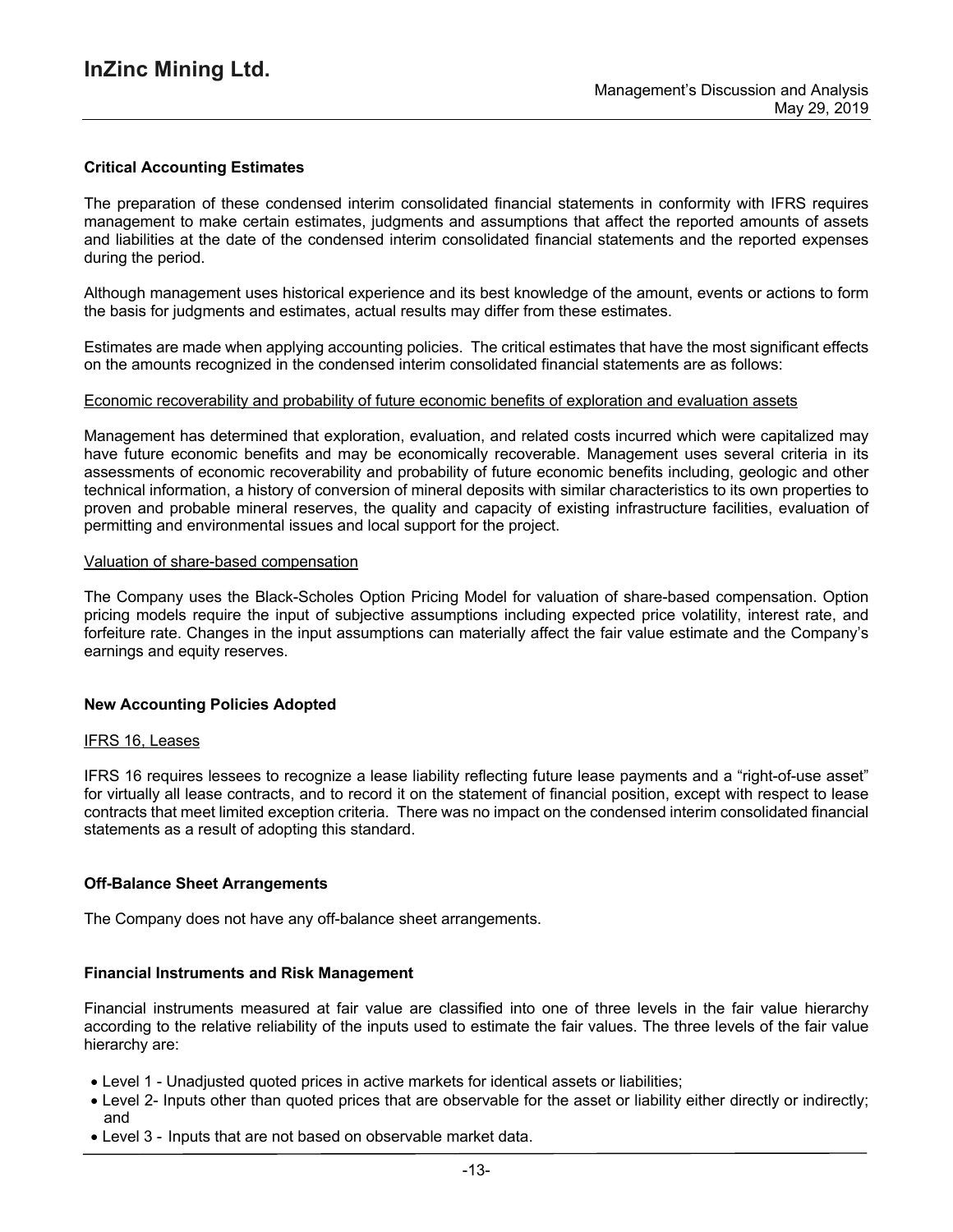### **Financial Instruments and Risk Management** (cont'd…)

Cash and marketable securities are measured at fair value using level 1 inputs. The value of receivables, reclamation deposits, and accounts payable and accrued liabilities approximates their carrying values.

#### **Financial risk factors**

The Company is exposed to a variety of financial risks by virtue of its activities including credit, liquidity, interest rate, foreign currency, and price risk.

#### Credit risk

The Company is exposed to industry credit risks arising from its cash holdings and receivables. The Company manages credit risk by placing cash with major Canadian financial institutions. The Company's receivables are due primarily from the Federal Government of Canada. Management believes that credit risk related to these amounts is nominal.

#### Liquidity risk

Liquidity risk is the risk that the Company will not have sufficient funds to meet its financial obligations when they are due. To manage liquidity risk, the Company reviews additional sources of capital and financing to continue its operations and discharge its commitments as they become due.

#### Interest rate risk

Interest rate risk is the risk that the fair value of future cash flows of a financial instrument will fluctuate because of changes in market interest rates. The Company is not exposed to interest rate risk as it does not have any significant financial instruments with interest rates, with the exception of cash. Interest earned on cash is based on prevailing bank account interest rates, which may fluctuate. A 1% change in interest rates would result in a nominal difference for the three months ended March 31, 2019.

#### Foreign currency risk

The Company is exposed to foreign currency risk on fluctuations related to cash and accounts payables and accrued liabilities that are denominated in United States Dollars. A 10% change in foreign exchange rates would result in a nominal difference for the three months ended March 31, 2019.

#### Price risk

The Company has limited exposure to price risk with respect to commodity and equity prices. Equity price risk is defined as the potential adverse impact on the Company's earnings due to movements in individual equity prices or general movements in the level of the stock market. Commodity price risk is defined as the potential adverse impact on earnings and economic value due to commodity price movements and volatilities.